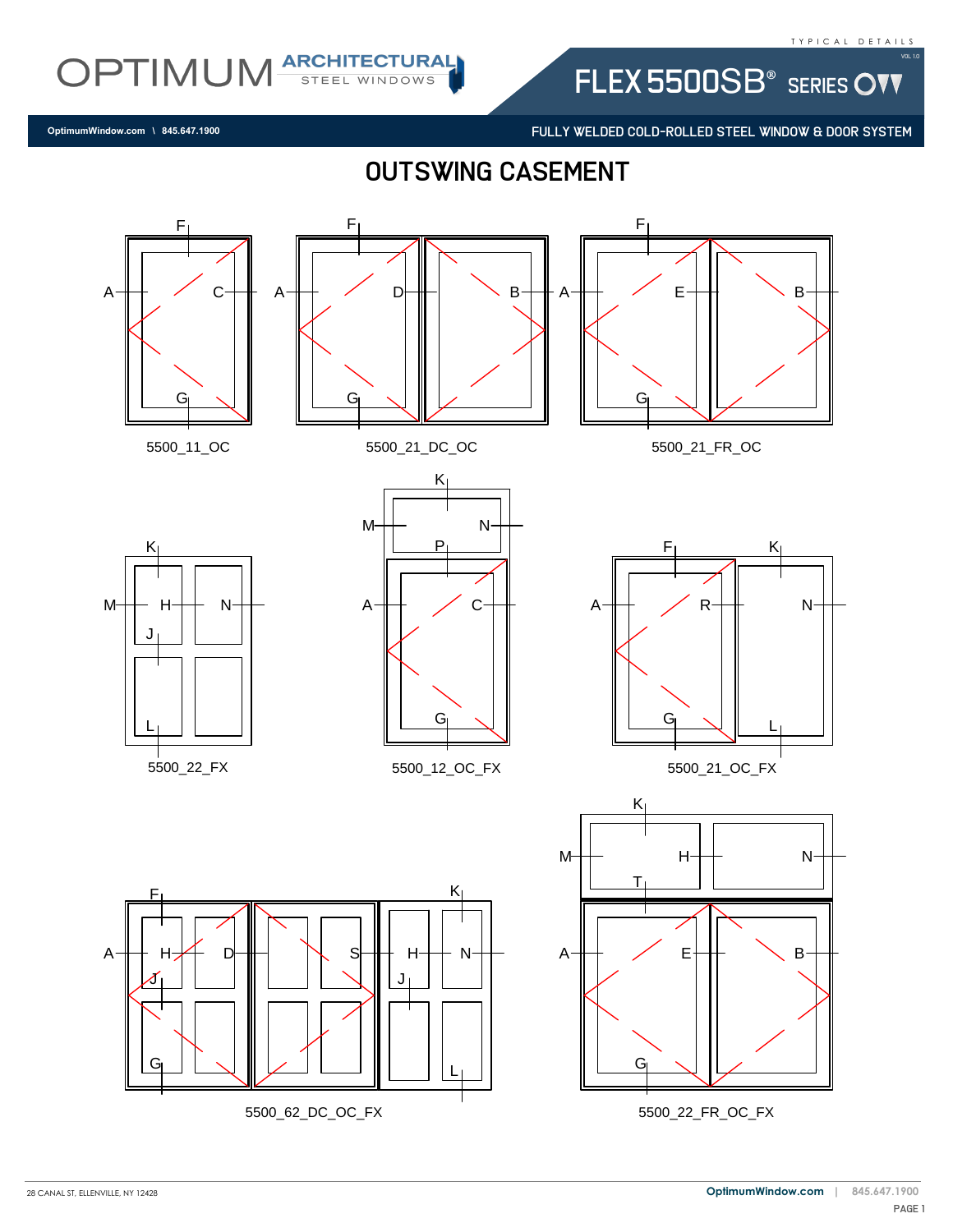**OptimumWindow.com \ 845.647.1900**

FULLY WELDED COLD-ROLLED STEEL WINDOW & DOOR SYSTEM

FLEX 5500SB<sup>®</sup> SERIES OV

## outswing casement

- 1. Snap in steel glazing bead<br>2. Snap fastener
- 
- 2. Snap rastener<br>3. Extruded EPDM wedge gasket (by OWM)<br>4. Glass and glazing (by others)<br>5. Silicone cap bead (by others)<br>6. Glazing tape (by others)<br>7. Weather stripping<br>8. Stool flox binge
- 4. Glass and glazing (by others)
- 1. Snap in steel glazing bead<br>2. Snap fastener<br>3. Extruded EPDM wedge ga<br>4. Glass and glazing (by othe<br>5. Silicone cap bead (by othe 5. Silicone cap bead (by others)
- 6. Glazing tape (by others)
- 7. Weather stripping
- 8. Steel flex hinge
- 9. White bronze multipoint fastener with keeper

\*Note: White bronze hardware is OWM's standard (other finishes and options available)

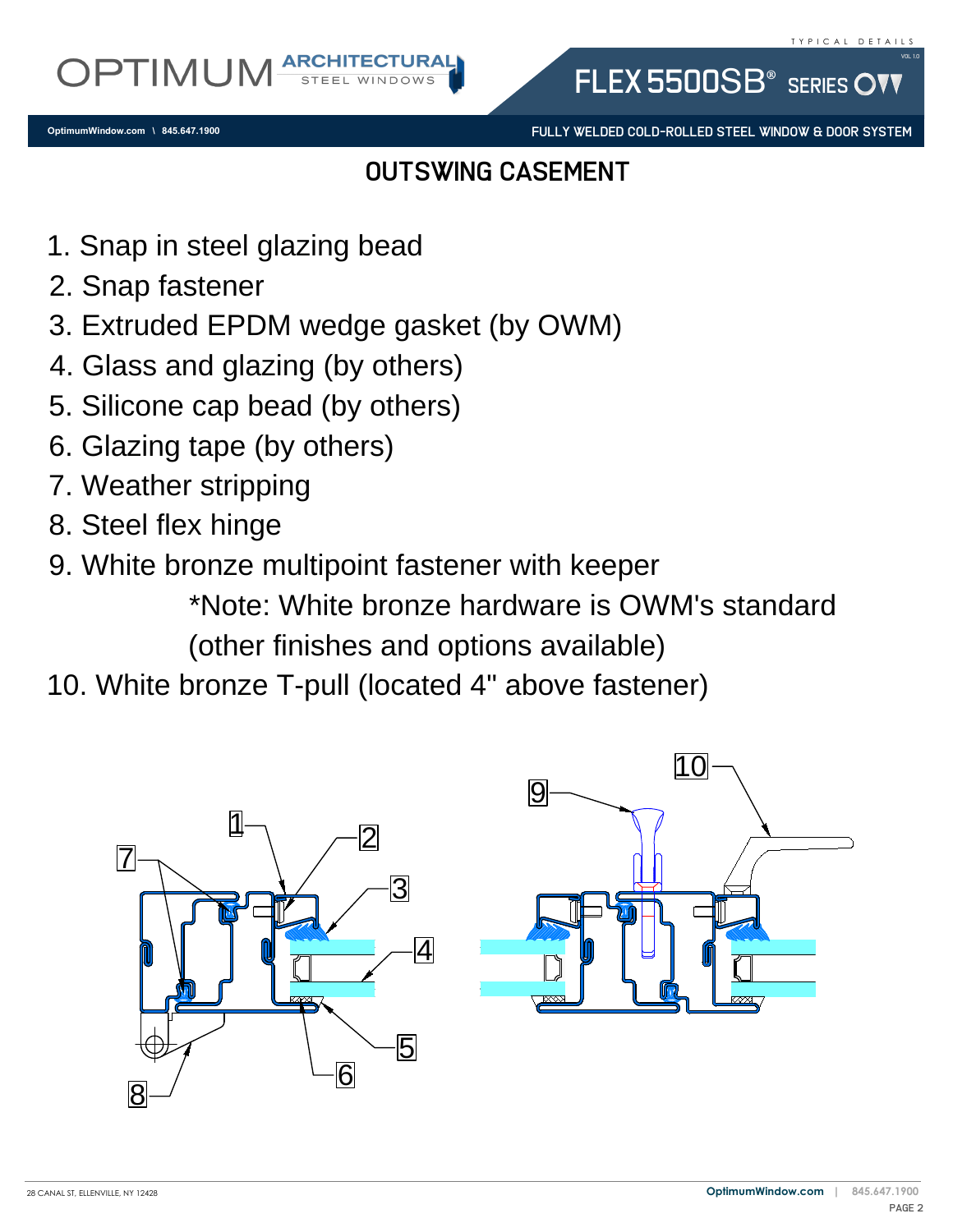FLEX 5500SB<sup>®</sup> SERIES OVV

FULLY WELDED COLD-ROLLED STEEL WINDOW & DOOR SYSTEM

**OptimumWindow.com \ 845.647.1900**

OPTIMUM ARCHITECTURAL

## outswing casement

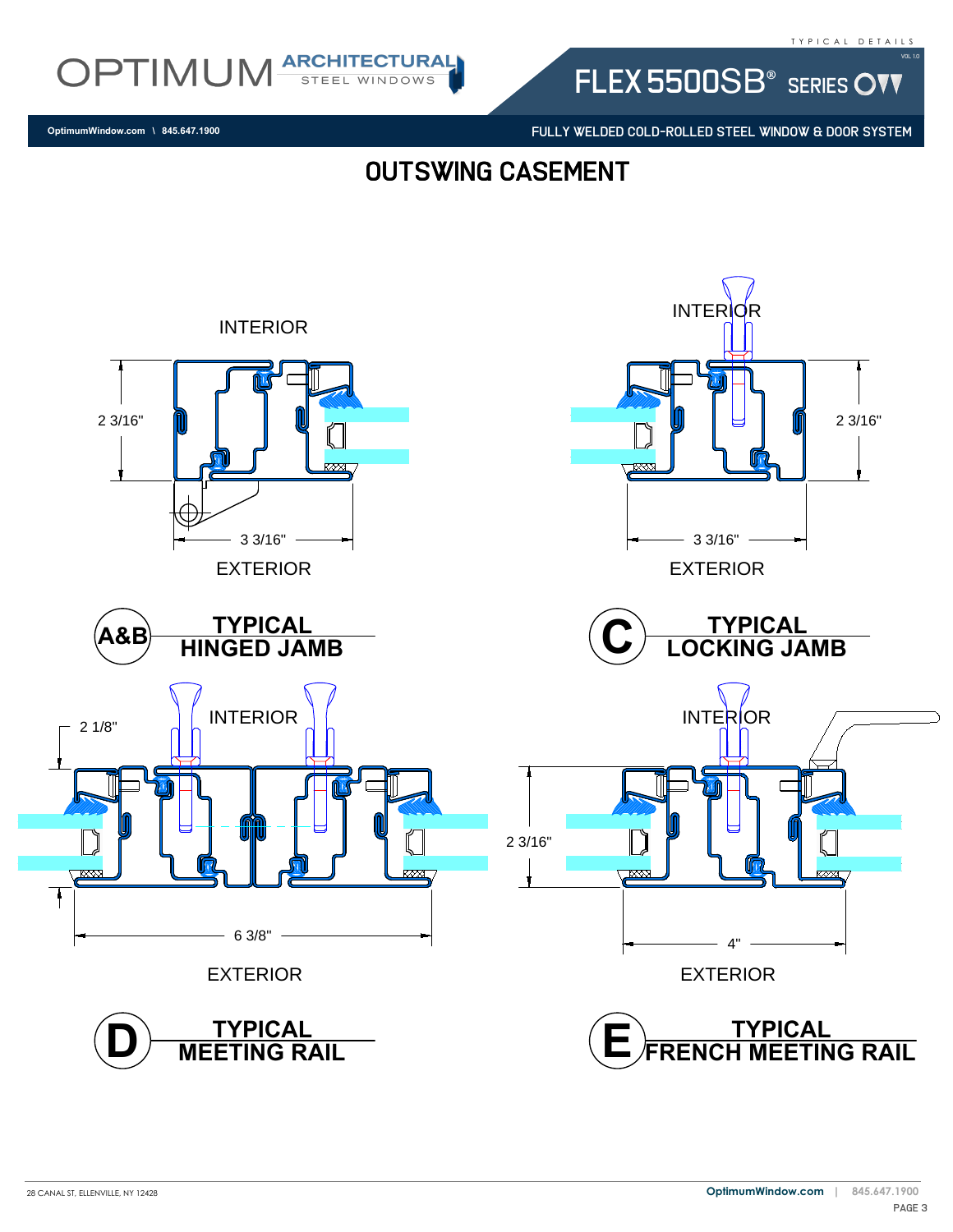FLEX 5500SB<sup>®</sup> SERIES OVV

FULLY WELDED COLD-ROLLED STEEL WINDOW & DOOR SYSTEM

## outswing casement



28 CANAL ST, ELLENVILLE, NY 12428

**OptimumWindow.com \ 845.647.1900**

OPTIMUM ARCHITECTURAL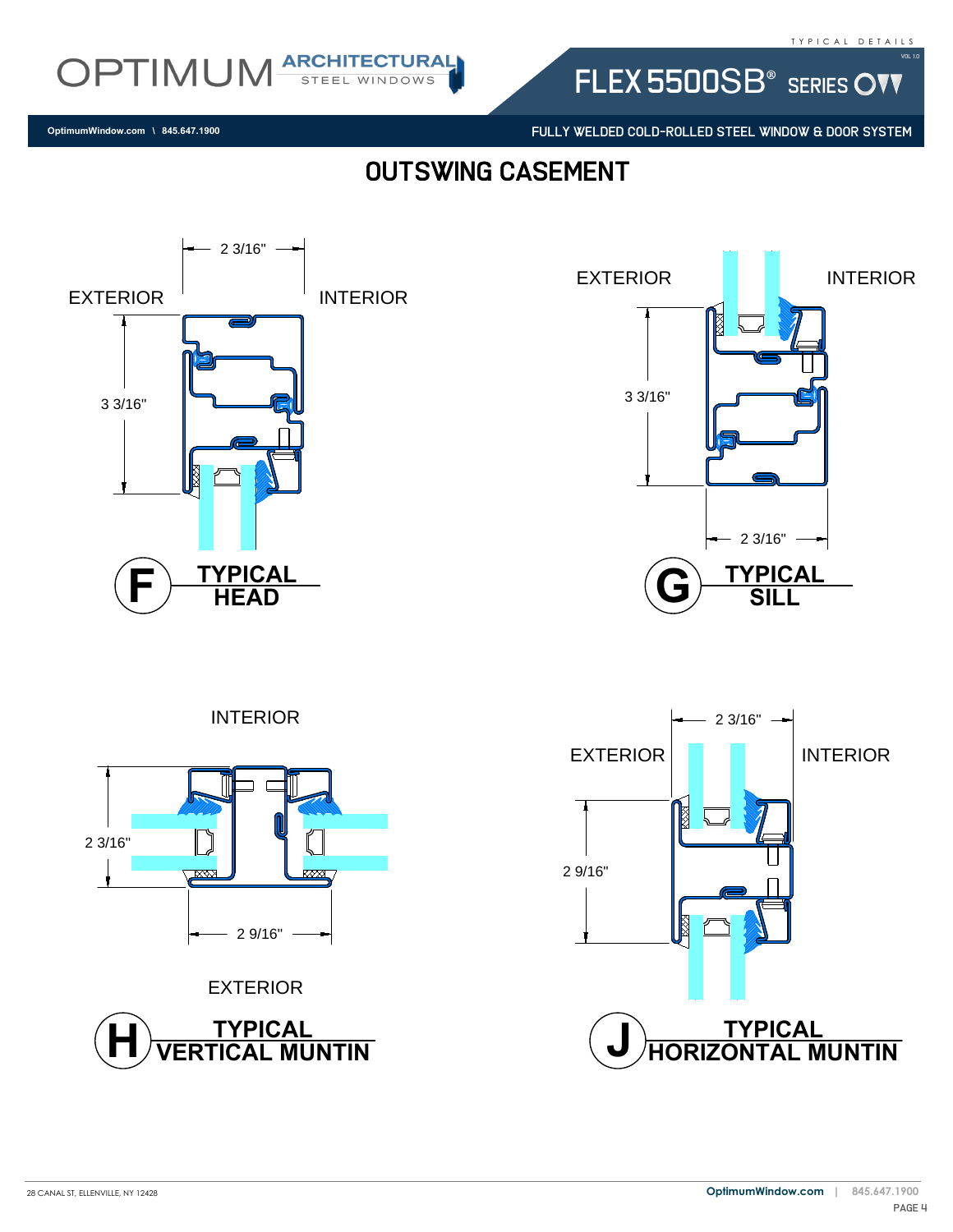

FLEX 5500SB<sup>®</sup> SERIES OVV

FULLY WELDED COLD-ROLLED STEEL WINDOW & DOOR SYSTEM

**OptimumWindow.com \ 845.647.1900**

outswing casement